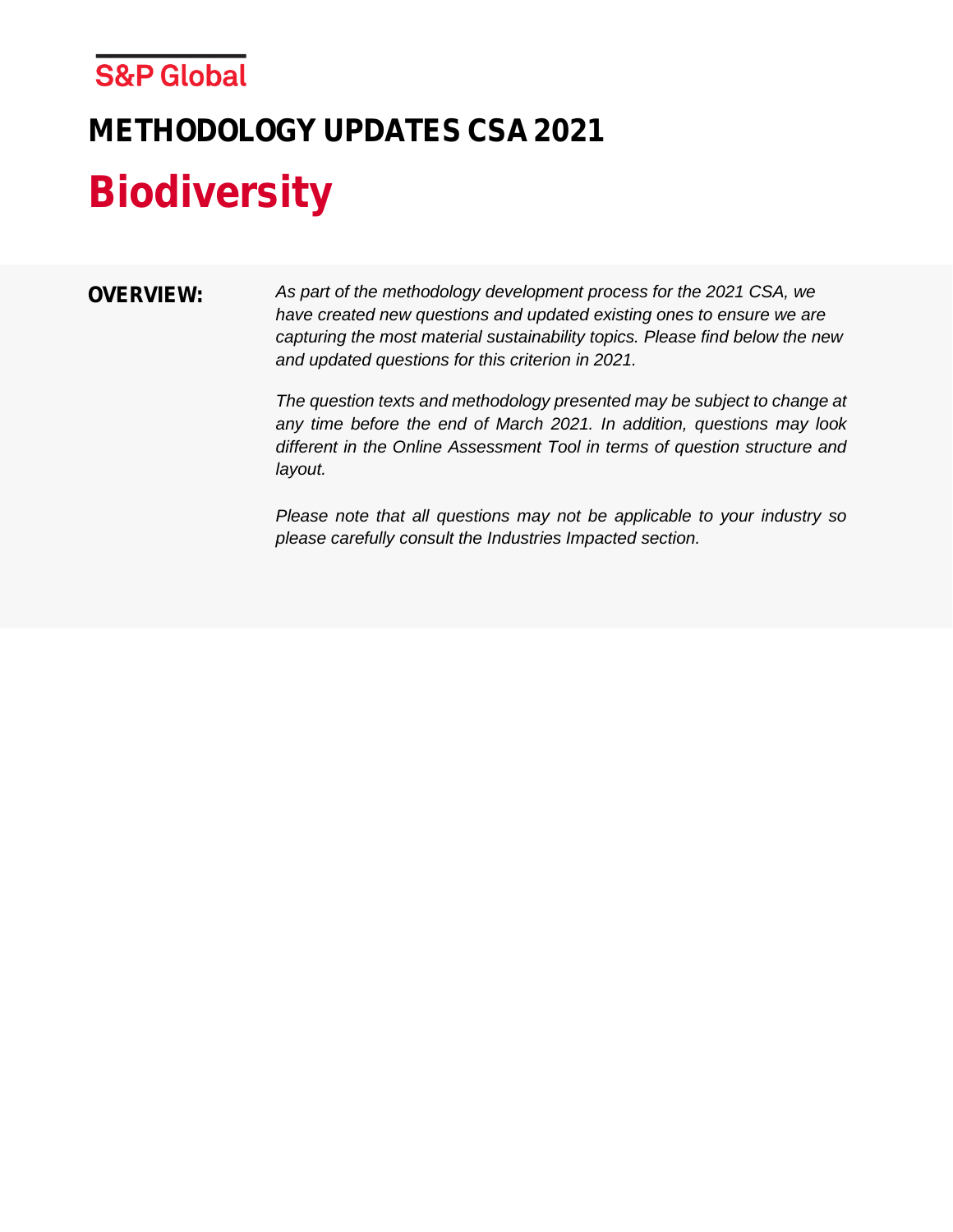



# **Introduction**

### **Updated Criterion Rationale**

Extractive industries and companies producing agricultural commodities operate in areas where biodiversity is often rich or sensitive but can be negatively impacted by their operations. If not managed properly, the impact on reputation and cash flow can be substantial and even threaten the license to operate. This also applies to a smaller extent to utilities and companies involved in large infrastructure or construction projects.

The key focus of this criterion is to check whether companies are aware of their biodiversityrelated risks, whether they include stakeholders in the development and implementation of their biodiversity strategy, and whether the implementation is included in an internal or external assurance process.

#### **Reason for Update**

'No Deforestation Commitment' is a new question in the 2021 CSA. The question 'Biodiversity Commitment' has undergone several changes to layout and wording to be aligned with language applied in other criteria and questions in the Corporate Sustainability Assessment.

Furthermore, the questions in the biodiversity criteria have been made applicable to the following four new industries:

- BVG Beverages
- FDR Food & Staples Retailing
- FOA Food Products
- TOB Tobacco

The question 'Biodiversity Exposure & Assessment' has undergone several changes to layout and wording to be aligned with language applied in other criteria and questions in the Corporate Sustainability Assessment. Similarly, to 'Biodiversity Commitment', this question has also been made applicable to the list of industries above.

Lastly, the section 'Supporting evidence' has been added to allow companies to attach references to support data submitted in the Corporate Sustainability Assessment. Additional credit will be awarded for information which is available in the public domain.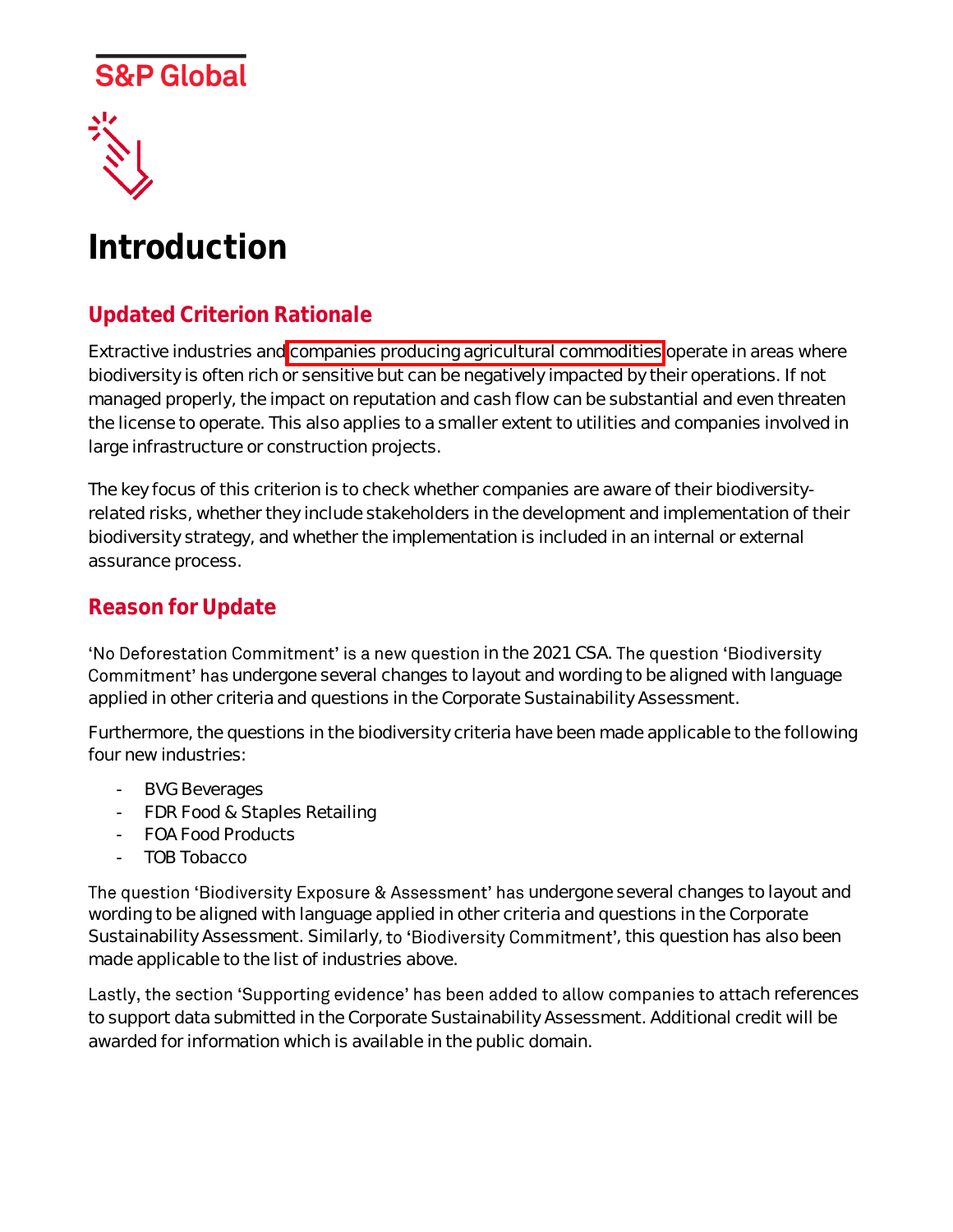

### **Summary of Changes**

- **1. [New Question: No Deforestation Commitment](#page-3-0)**
- 2. **[Updated Question: Biodiversity Commitment](#page-8-0)**
- **3. [Updated Question: Biodiversity Exposure & Assessment](#page-13-0)**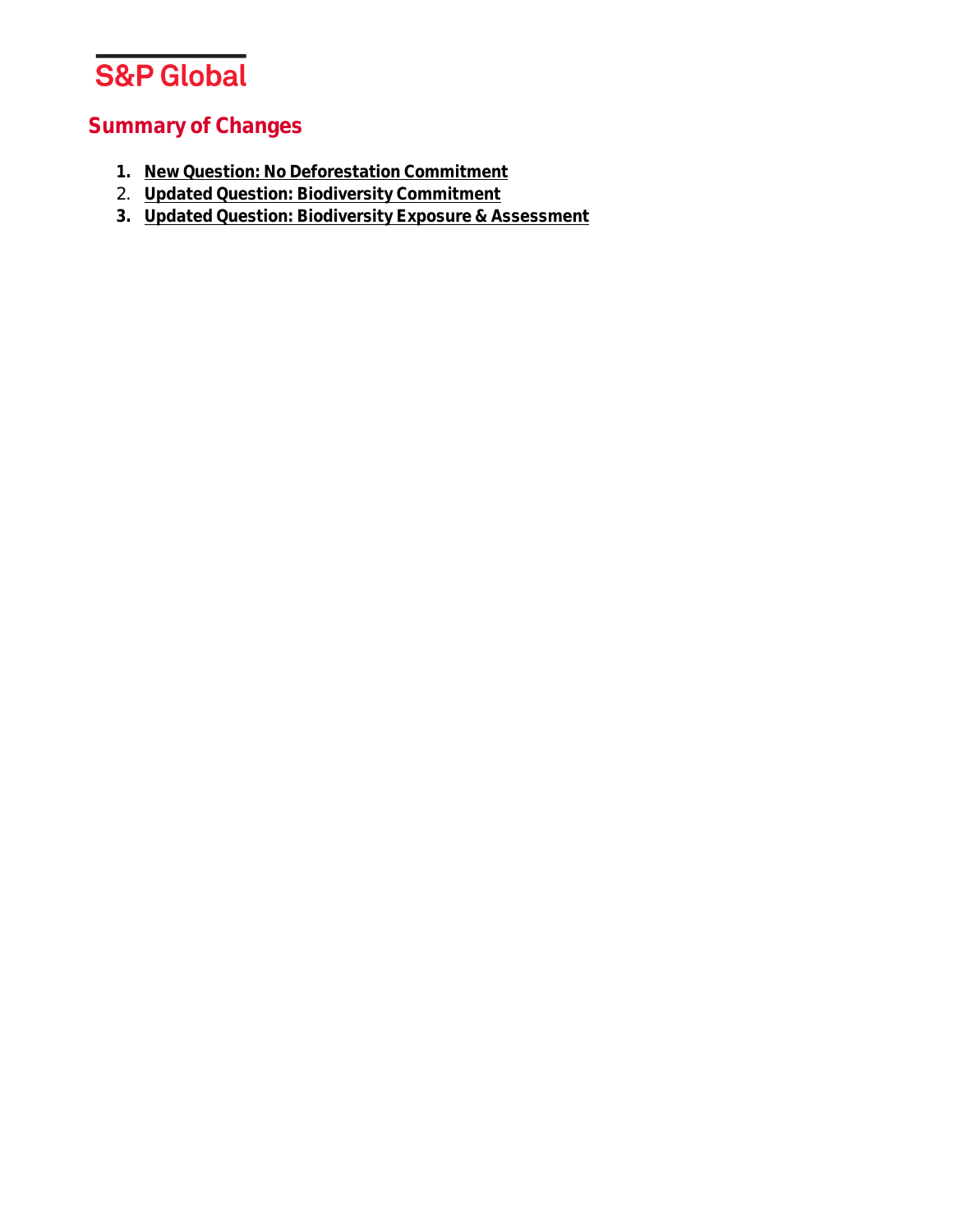### <span id="page-3-0"></span>**1. New Question**

### **Question: No Deforestation Commitment**

#### **INDUSTRIES IMPACTED:**

ALU Aluminum BVG Beverages COL Coal & Consumable Fuels COM Construction Materials ELC Electric Utilities FDR Food & Staples Retailing FOA Food Products FRP Paper & Forest Products

GAS Gas Utilities HOM Homebuilding MNX Metals & Mining MUW Multi and Water Utilities OGX Oil & Gas Upstream & Integrated REA Real Estate STL Steel TOB Tobacco

### **QUESTION RATIONALE**

No deforestation commitments are voluntary sustainability initiatives adopted by companies to signal the intention to end all deforestation in their supply chains. Effective commitments to end all deforestation can be effective tools to transition to deforestation-free value chains if commitments have targets set with immediate implementation deadlines and clear sanctionbased implementation mechanisms in biomes with a high risk of forest commodity conversion. Engagement with the entire supply chain exposed to deforestation risks, and external stakeholders, as well as monitoring and disclosure of compliance, further support effective implementation of no-deforestation commitments.

### **KEY DEFINITIONS**

**No gross deforestation**: Also referred to as zero or zero-gross deforestation, it refers to voluntary commitments made to stop or reduce all deforestation associated with commodities that they produce, trade, and/or sell.

**No net deforestation**: Also referred to as zero-net deforestation, are promises of future reforestation to compensate current forest loss, while future implementation deadlines allow for preemptive clearing. Such commitments are not accepted in this question since they decrease the likelihood that commitments will lead to reduced deforestation across all scales.

**Quantitative progress:** Companies are expected to report on progress toward no deforestation commitments and interim milestones without having to rely on proxies, such as progress toward sustainable commodity milestones.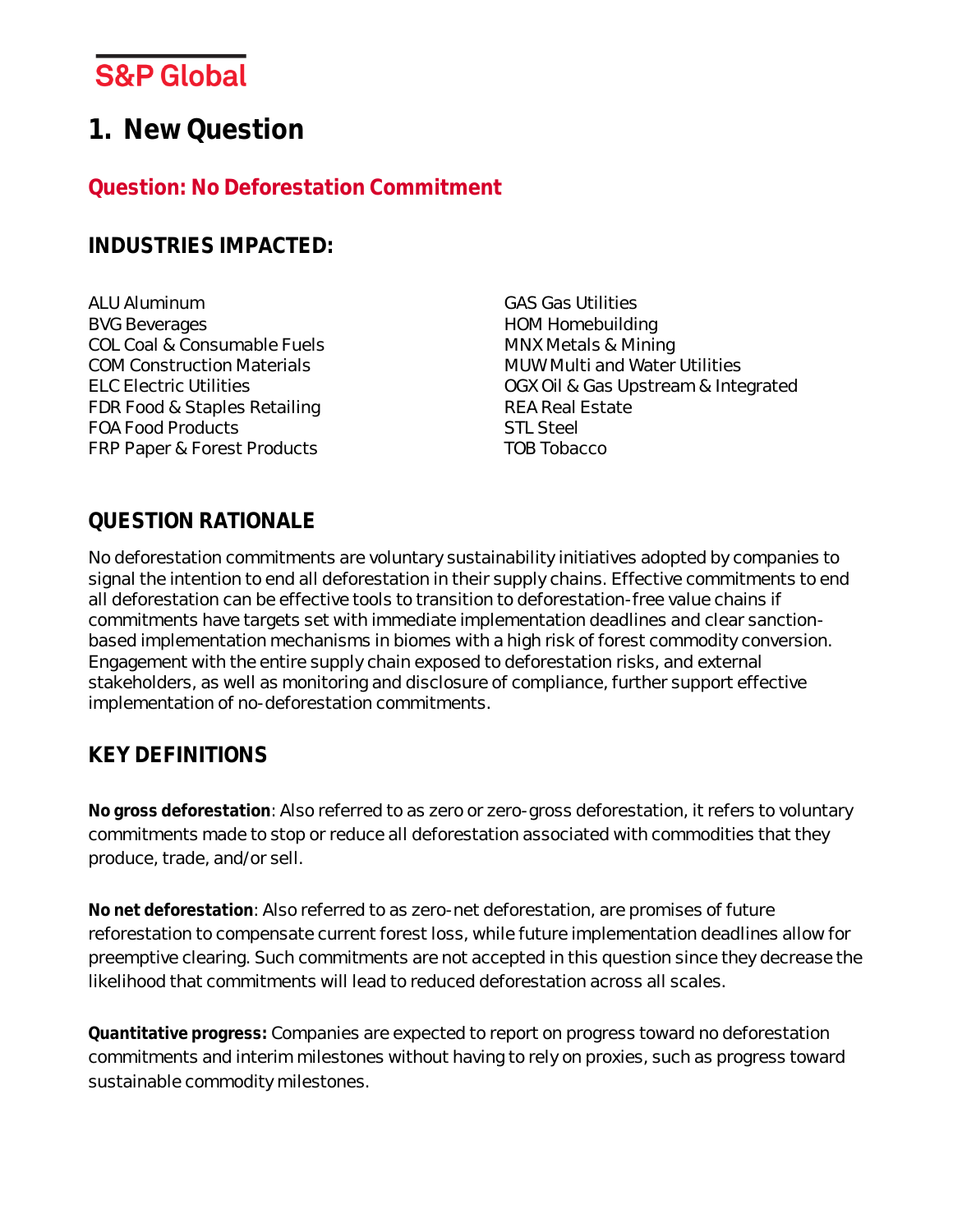**Scope of commitment**: Effective commitments to end deforestation have to cover all products & services, and is applicable to all suppliers and partners. Failure to indicate complete coverage and applicability to value chain result in uncertainty.

**Products & Services**: Refers to direct activities: own employees, own business, subsidiaries, own products and services, business units, regions, sites. In terms of this option, we particularly look for evidence for suppliers of 'risk' commodities such as cattle, soy, palm and pulp, paper and timber (PPT) products.

**Suppliers**: Refers to the combination of:

- Tier-1 suppliers that directly supply goods, materials or services (including intellectual property (IP) / patents) to the company
- Non tier-1 suppliers that provide their products and services to the supplier at the next level in the chain - i.e. Tier 2 or lower

Suppliers may include brokers, consultants, contractors, distributors, franchisees or licensees, home workers, independent contractors, manufacturers, primary producers, sub-contractors, and wholesalers.

**Compliance monitoring systems**: systems that provide data and tools for monitoring forests allowing for effective monitoring of supply chain compliance with no-deforestation commitments.

**Forest regulation and mandatory standards**: Examples of country-specific laws include forest laws in Argentina and Paraguay, as well as the Brazilian Forest Code and Australia Illegal Logging Prohibition Act. Commodity specific standards include EU Timber regulation, CITES, ISPO, and MSPO.

#### **DATA REQUIREMENTS**

Please note that we require publicly available information for each of the options.

**Commitment**

• **Option 1 - Please indicate the extent of your commitment to no deforestation:** Please indicate the type of commitment to deforestation which you report on in the public domain. If your commitment differs from a 'no deforestation' commitment (e.g. No Deforestation, No Peat, No Exploitation (NPDE)), please select 'Other commitment' and provide a description of your commitment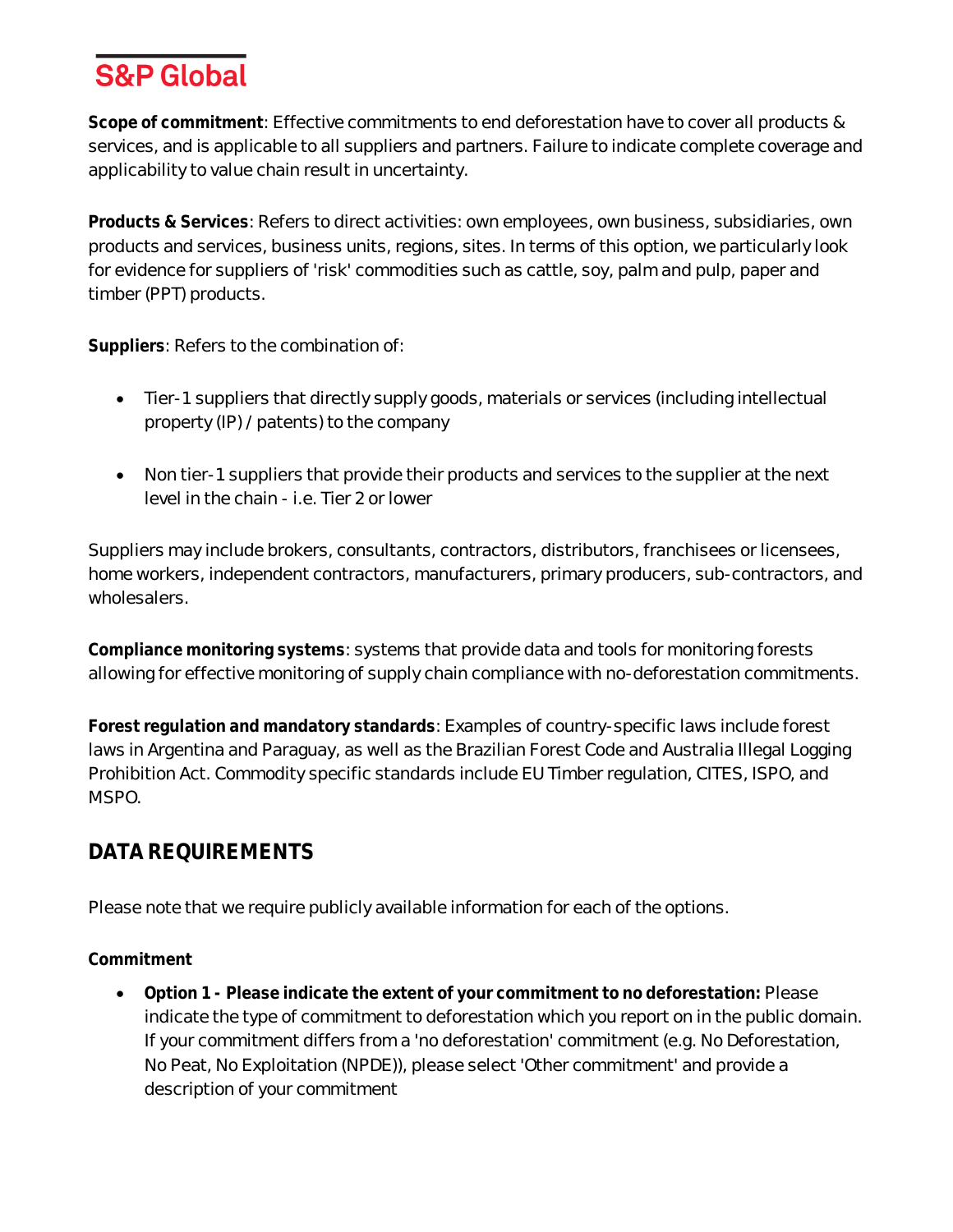

• **Option 3 - Quantitative progress (in percent) towards the full implementation of your commitment in the recent financial year:** Please provide quantitative information (in percent) on the progress made towards your commitment. If your company only reports progress in terms of compliant volumes, then please provide an estimated percentage with your justification in the comment section at the bottom of the question.

Companies in the 'FRP - Paper & Forest Products industry' may report progress using certifications as a proxy if the evidence is available that all products are covered by certifications (which includes a chain of custody).

#### **Scope of commitment**

- **Option 1 - Requirements of own operations**: Please provide publicly available evidence that your commitment covers all products & services. If this can't be verified, the option can't be accepted
- **Option 3 - Requirement of tier-2 suppliers (or lower):** Please provide publicly available evidence that your commitment is also applicable to tier-2 (or lower) suppliers. If this can't be verified, the option can't be accepted

#### **Compliance & Monitoring**

**Option 1 - Monitoring system used to ensure compliance to group-wide commitment**: Please provide public information on monitoring systems used to ensure compliance with your nodeforestation commitments.

**Option 2 - Group-wide compliance with forest regulations and/or mandatory standards:** Please provide public information on your compliance with forest regulations and/or mandatory standards.

**Option 3 - Engagement with suppliers and/or partners to manage and mitigate deforestation risks:** Please provide examples in your public reporting of engagement with your suppliers and/or partners to manage and mitigate deforestation risks.

#### **REFERENCES**

This question refers to **CDP Forest questionnaire F6.4, F6.5, F6.6** and **F6.9**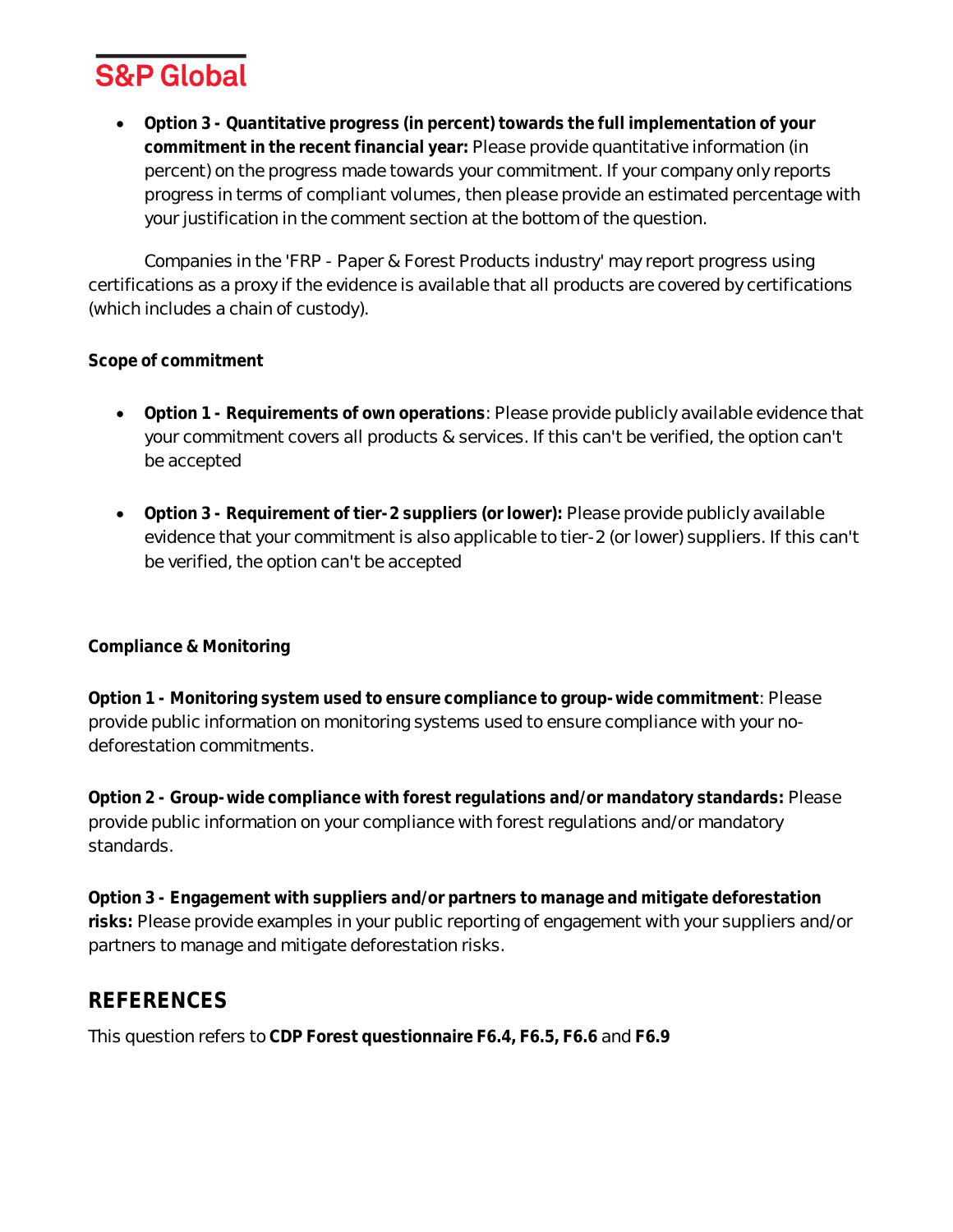#### **QUESTION LAYOUT**

**Requirement:** The question requires publicly available information.

Does your company have a publicly available no-deforestation commitment?

o Yes, we have a no-deforestation commitment.

**Commitment**

Please provide details of your group-wide and time-bound zero deforestation commitment, as well as the progress made towards this target in the recent financial year.

Reference box (max. 5 allowed, public URLs only)

 $\square$  Please indicate the extent of your commitment to no deforestation:

□ Commitment to end all deforestation (no gross deforestation)

 $\square$  Commitment to compensate with future reforestation (no net deforestation)

□ Other commitment. Please describe:

Text box max. 1,000 characters

□ Target year for full implementation of your no-deforestation commitment:

Text box - Calendar Year

 $\square$  Quantitative progress (in percent) towards the full implementation of your commitment in the recent financial year:

Text box  $-$  numerical

**Scope of commitment**

Please indicate the scope of your commitment □Requirement of own operations □Requirement of tier-1 suppliers □Requirement of non tier-1 suppliers

**Compliance & Monitoring**

Please indicate if you disclose information on the monitoring systems used to ensure group-wide compliance with your no-deforestation commitment, and forest regulation and/or mandatory standards.

Reference box (max. 5 allowed, public URLs only)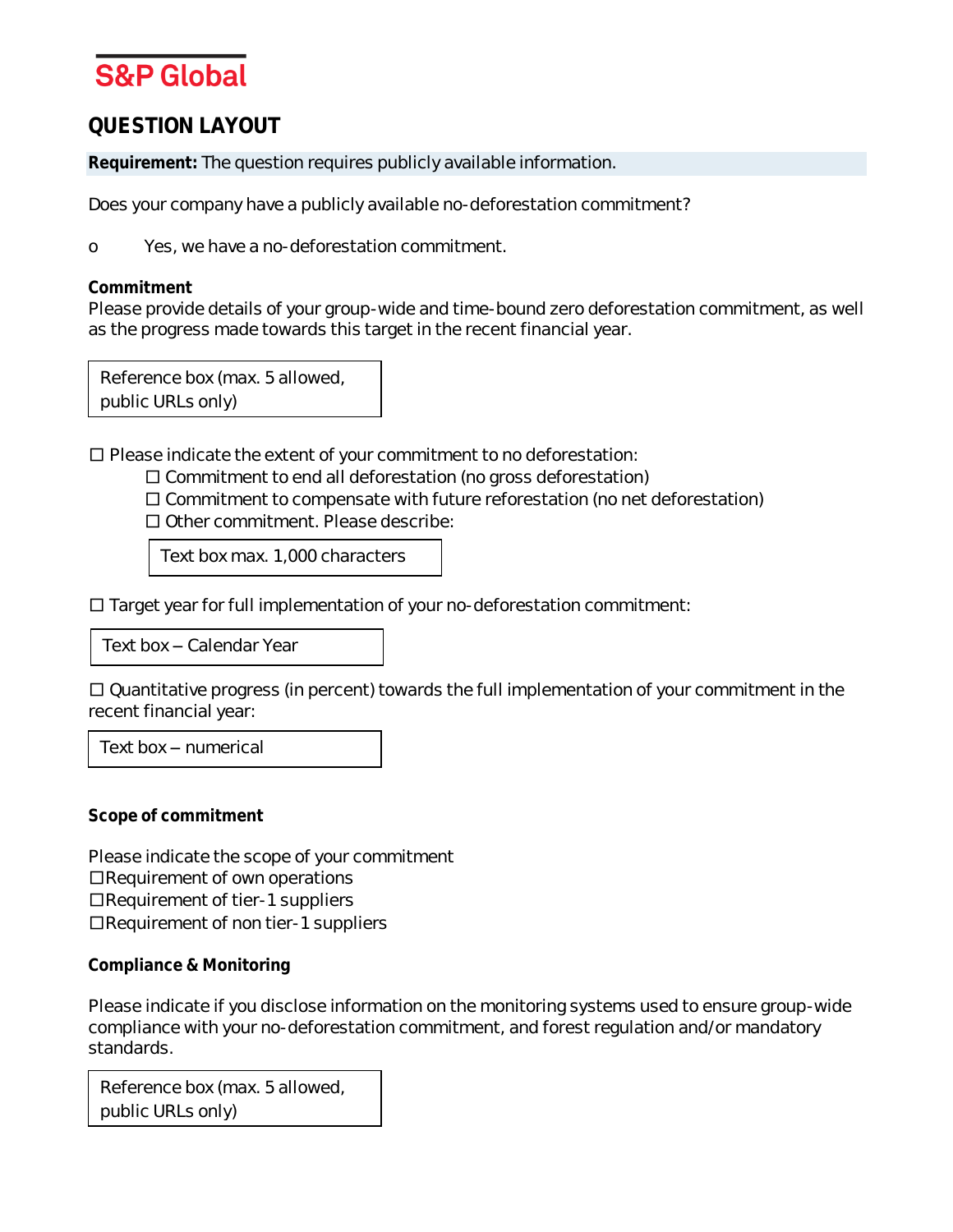

□Monitoring system used to ensure compliance to group-wide commitment □Group-wide compliance with forest regulations and/or mandatory standards □Engagement with suppliers and/or partners to manage and mitigate deforestation risks

- o No, we don't have a commitment to end deforestation
- o Not applicable. Please provide explanations in the comment box below.
- o Not known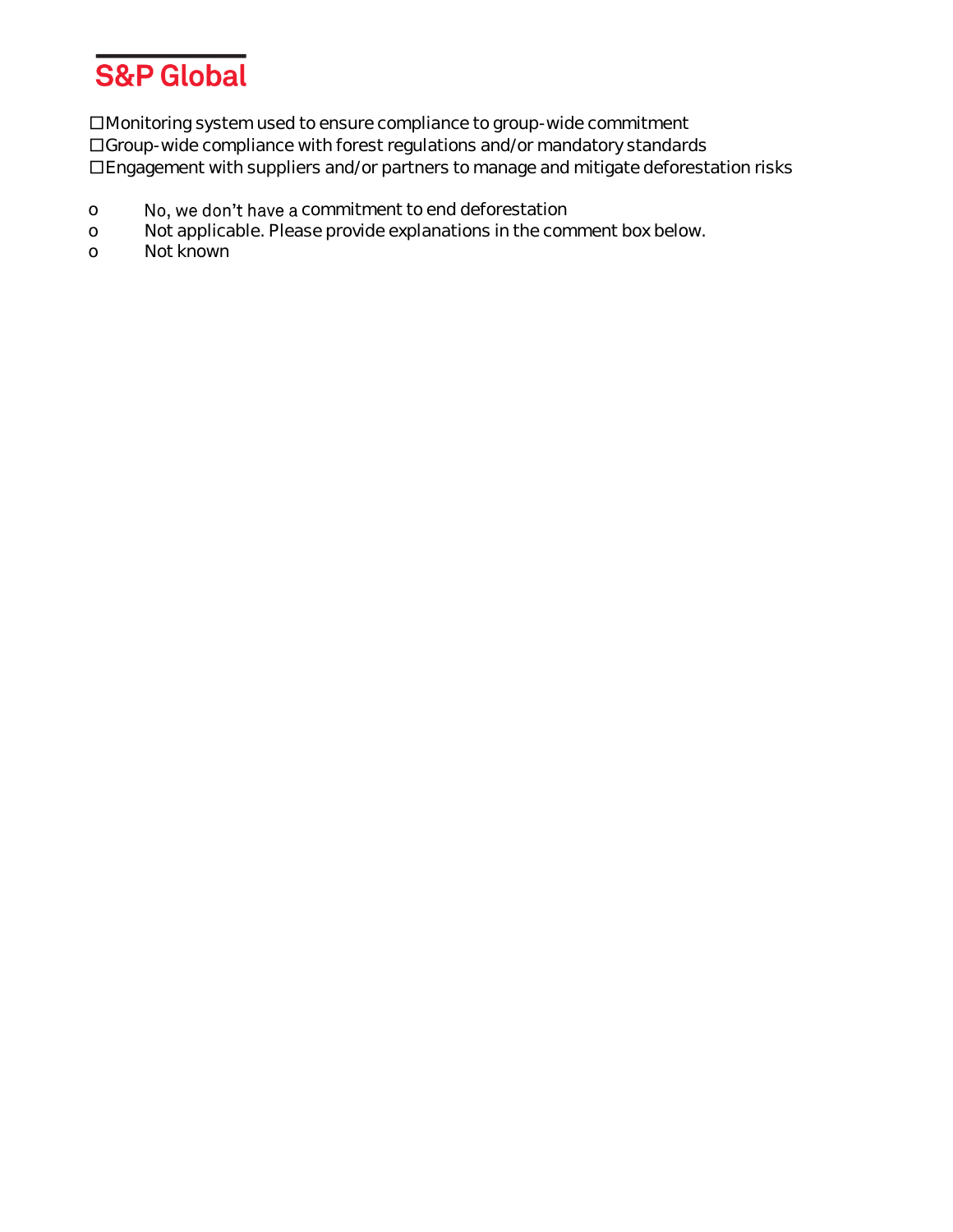# <span id="page-8-0"></span>**2.Updated Question<sup>1</sup>**

### **Question: Biodiversity Commitment**

#### **INDUSTRIES IMPACTED:**

ALU Aluminum **BVG Beverages** COL Coal & Consumable Fuels COM Construction Materials ELC Electric Utilities FDR Food & Staples Retailing FOA Food Products FRP Paper & Forest Products

GAS Gas Utilities HOM Homebuilding MNX Metals & Mining MUX Multi and Water Utilities OGX Oil & Gas Upstream & Integrated REA Real Estate STL Steel TOB Tobacco

#### **QUESTION RATIONALE**

The purpose of this question is to assess the extent of companies' biodiversity commitment, and whether they work with expert partners to help meet biodiversity commitments, and whether this includes any targets for no loss or improvements to biodiversity.

### **KEY DEFINITIONS**

**Operational Activities:** Land that is used owned, leased, operated, or permitted and used for production, extraction, or plantations

**Biodiversity:** For the purpose of this question, we take a very broad definition of biodiversity. This can include species (flora and fauna), ecosystems, and/or habitats

**Sites containing globally or nationally important biodiversity:** Globally important biodiversity can include:

- Species classified as Critically Endangered, Endangered, or Vulnerable on the IUCN Red List, endemic species
- Internationally recognized areas: World Heritage sites, Ramsar Wetlands, UNESCO MAB
- Important biodiversity areas: Important Bird Areas, key biodiversity areas, AZE sites, Endemic Bird Areas, important plant areas

Nationally important biodiversity can include legally protected areas, habitats, and species. Companies are expected to have a position or commitment on biodiversity and the impact of their operations, even if they do not currently operate in World Heritage Sites or IUCN Category I-IV protected areas.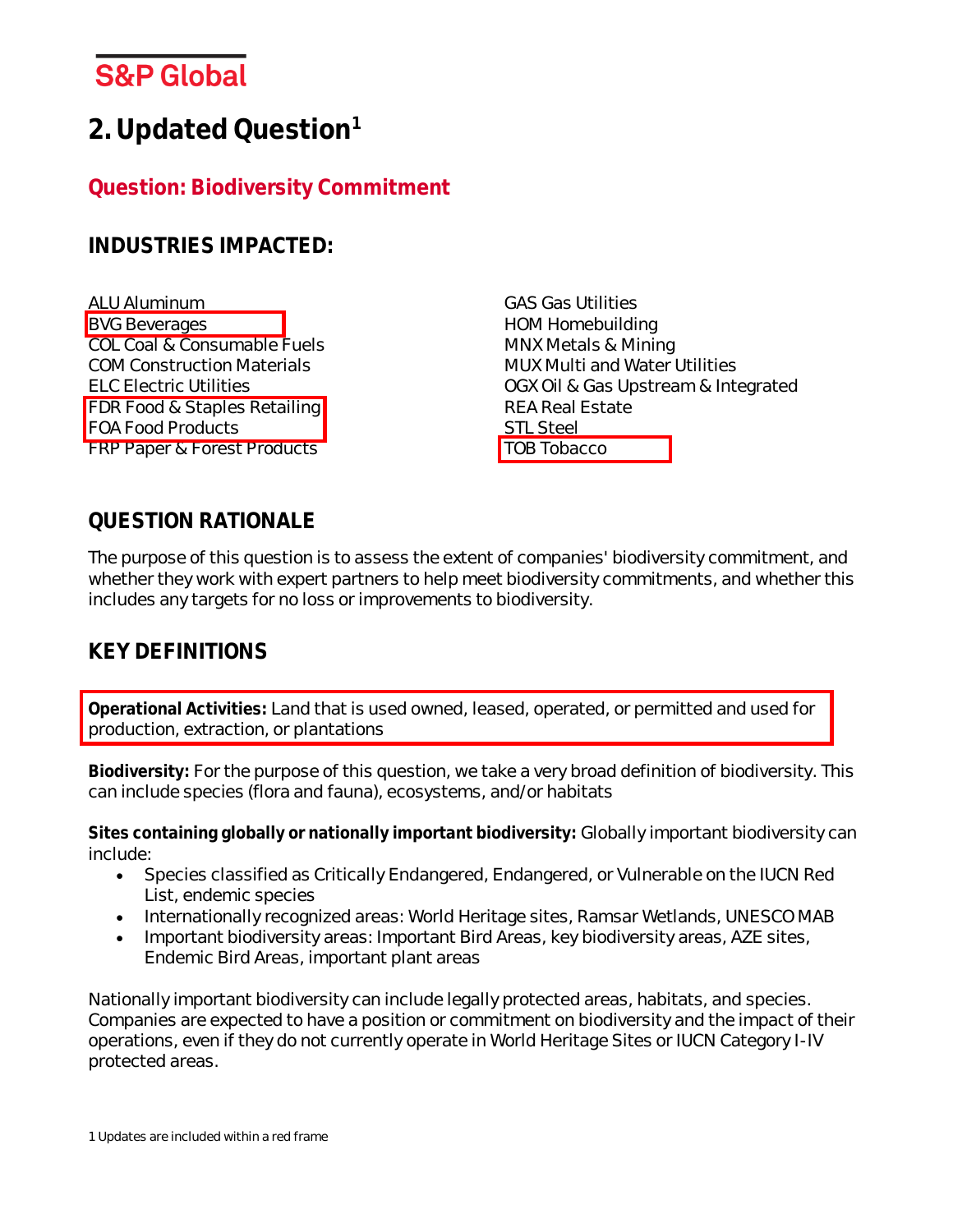

**Mitigation hierarchy:** A sequential approach to protect and enhance biodiversity: Avoid, minimize, rehabilitate/restore, offset. Offsetting is a last resort to mitigate the remaining residual impact. (http://bbop.forest-trends.org/pages/mitigation\_hierarchy)

**External Partners:** This could include conservation NGOs or experts in biodiversity assessment and management. Partners must be related to biodiversity management and not general sustainability or environmental management. If your company works with multiple partners, please provide the main organizations.

**Target:** It must be related to No Net Loss (NNL) or overall improvement in the biodiversity value of the land under company responsibility. These can include net positive impact (NPI), biodiversity gains, positive change for biodiversity, etc. Commitments related to processes such as related to conducting assessments or implementing rehabilitation plans, implementing biodiversity action plans at sensitive sites, education/training, or philanthropy will not be accepted.

**No Net Loss:** It is defined as the point at which project-related impacts on biodiversity are balanced by measures taken to avoid and minimize the project's impacts, to undertake on-site restoration, and finally to offset significant residual impacts, if any, on an appropriate geographic scale (e.g., local, landscape-level, national, regional). (IFC performance standard 6)

#### **INDUSTRY-SPECIFIC GUIDANCE**

Utilities (ELC, GAS, MUW)

- Utilities that have no power generation or transmission business or are only in electricity/gas distribution should mark NAP.
- MUW industry: Pure water utilities should mark NAP

Real Estate (REA)

• NAP is acceptable if supporting information confirms that your company only operates in urban areas and/or have nothing to do with construction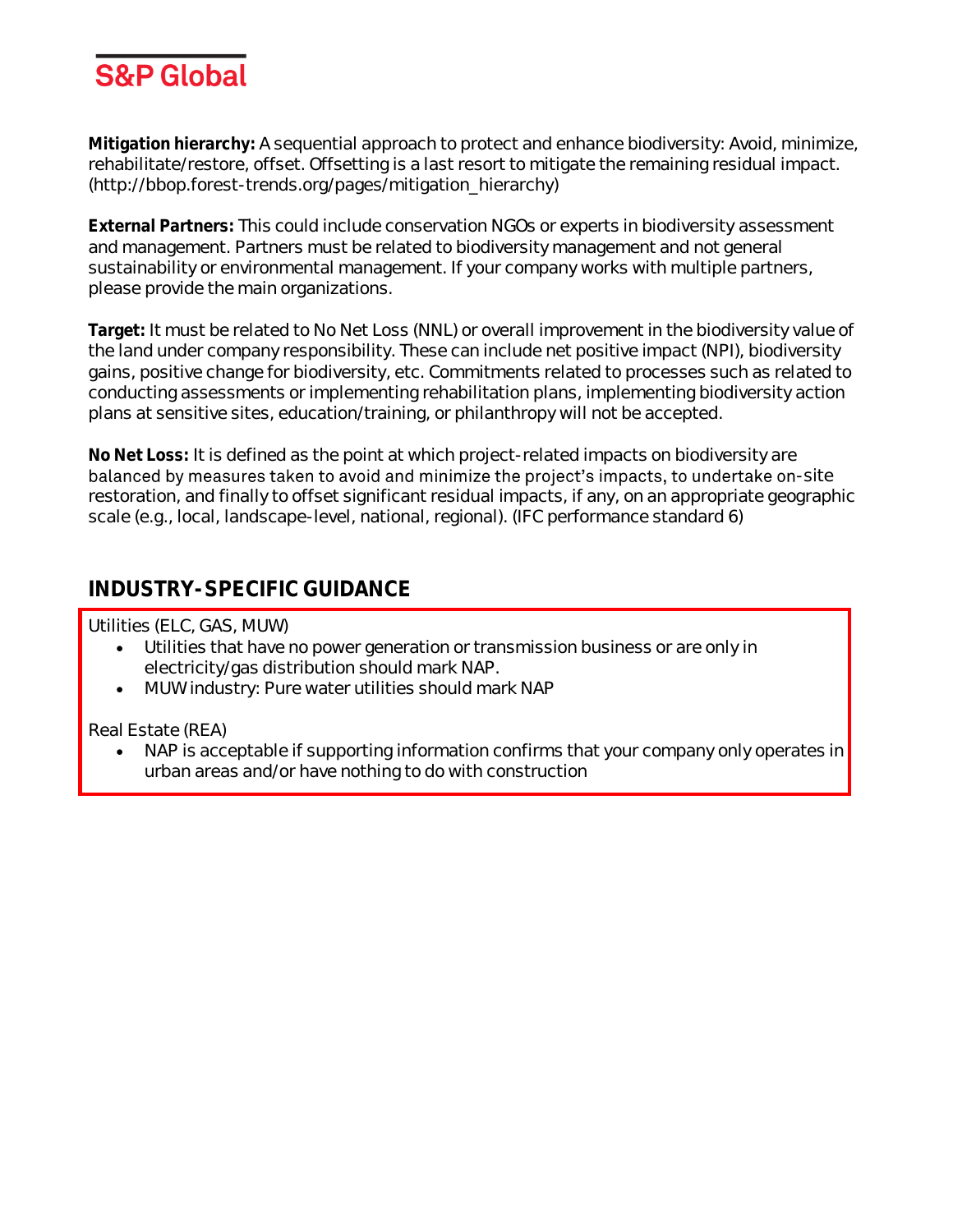

#### **REFERENCES**

UN Convention on Biological Diversity: http://www.cbd.int

Convention on International Trade in Endangered Species of Wild Fauna and Flora: http://www.cites.org/

UNESCO World Heritage Centre: http://whc.unesco.org/

International Union for Conservation of Nature: http://www.iucn.org/

International Council on Mining & Metals (ICMM) guidance: https://www.icmm.com/engb/publications/biodiversity/mining-and-biodiversity-good-practice-guidance

International Petroleum Industry Environmental Conservation Association: (IPIECA) http://www.ipieca.org/resources/good-practice/biodiversity-and-ecosystem-servicesfundamentals/

Cross-Sector Biodiversity Initiative (CSBI) guidance: http://www.csbi.org.uk/

Cement Sustainability Initiative (CSI) guidance: https://www.wbcsdcement.org/index.php/keyissues/biodiversity/biodiversity-management

GRI Standard 304: Biodiversity is relevant to this question.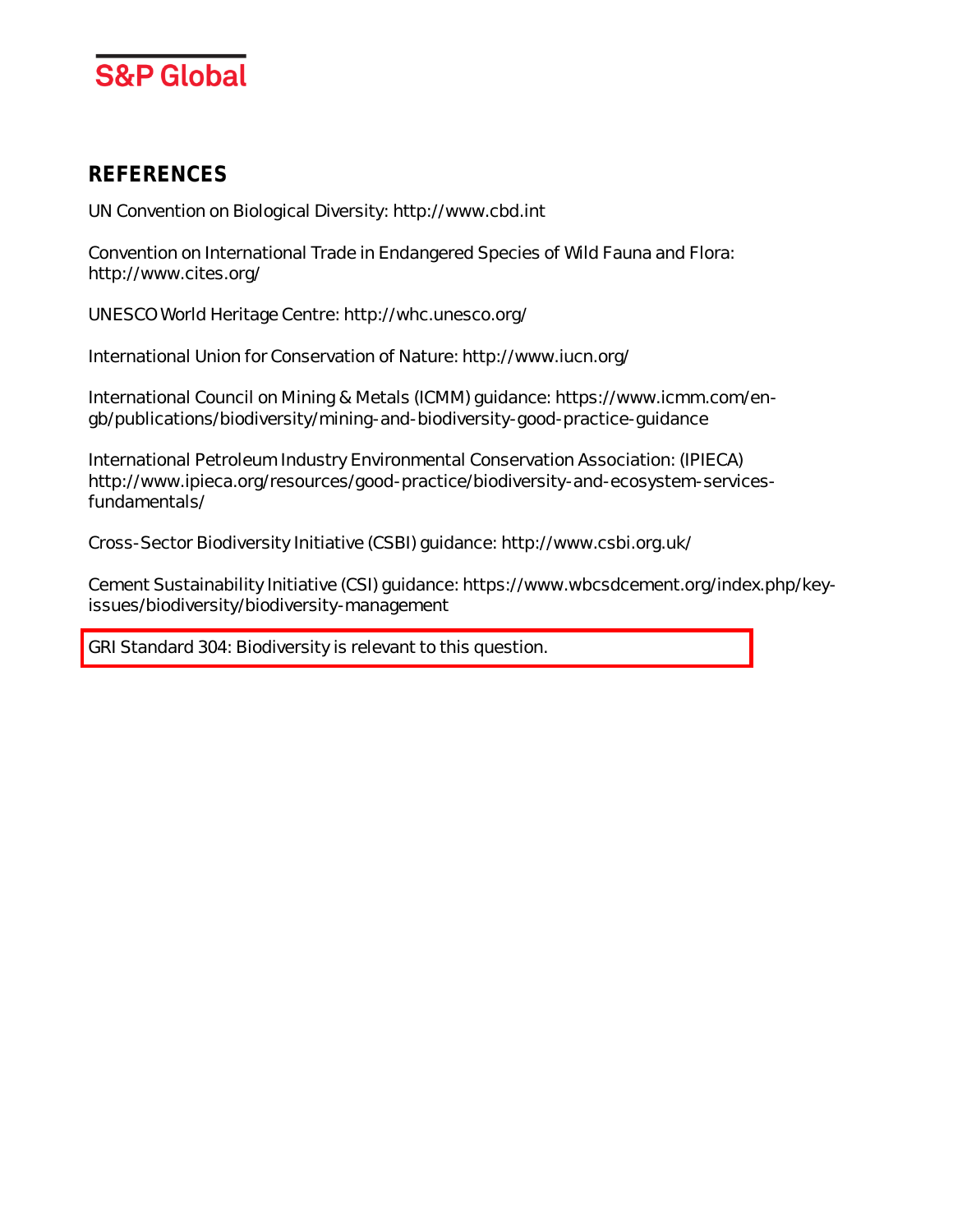#### **UPDATED QUESTION LAYOUT**

**Requirement:** The question requires publicly available information.

Does your company have a publicly available commitment to maintain, enhance, or conserve biodiversity/ecosystems on the land that is used for operational activities?

o Yes, we have a biodiversity commitment and includes the following elements:

|                                                                                                                                                                                                            | Reference box (max 5. Allowed, public URLs only)                                                                                                                                                                                                                                                                                                                                                                                    |  |  |  |  |
|------------------------------------------------------------------------------------------------------------------------------------------------------------------------------------------------------------|-------------------------------------------------------------------------------------------------------------------------------------------------------------------------------------------------------------------------------------------------------------------------------------------------------------------------------------------------------------------------------------------------------------------------------------|--|--|--|--|
| $\perp$<br>П                                                                                                                                                                                               | Commitment to not operate/explore/mine/drill in close proximity to World Heritage<br>areas and IUCN Category I-IV protected areas<br>Application of mitigation hierarchy (avoid, minimize, restore & offset) when<br>operating in areas in close proximity to critical biodiversity<br>Work with external partners to fulfill the commitment. Please provide name(s) of<br>main partners and information of the type of engagement: |  |  |  |  |
|                                                                                                                                                                                                            | Text box max 1,000 characters.                                                                                                                                                                                                                                                                                                                                                                                                      |  |  |  |  |
| Target<br>Work with external partners to fulfill the commitment. Please provide name(s) of main<br>partners and information of the type of engagement:<br>Reference box (max 3. Allowed, public URLs only) |                                                                                                                                                                                                                                                                                                                                                                                                                                     |  |  |  |  |
| □                                                                                                                                                                                                          | Please describe the metrics used to measure your impact on biodiversity, and<br>indicate the extent of your commitment to biodiversity:<br>Text box max 1,000 characters.                                                                                                                                                                                                                                                           |  |  |  |  |
|                                                                                                                                                                                                            | Commitment to net positive impact (NPI)<br>□<br>Commitment to no net loss (NNL)<br>$\Box$<br>Other commitment. Please describe:<br>п<br>Text box max 1,000 characters.                                                                                                                                                                                                                                                              |  |  |  |  |
| □                                                                                                                                                                                                          | Target year for full implementation of your biodiversity commitment:<br>Calendar Year                                                                                                                                                                                                                                                                                                                                               |  |  |  |  |
| □                                                                                                                                                                                                          | Quantitative progress (in percent) towards the full implementation of your<br>commitment in the recent financial year:<br>Numerical                                                                                                                                                                                                                                                                                                 |  |  |  |  |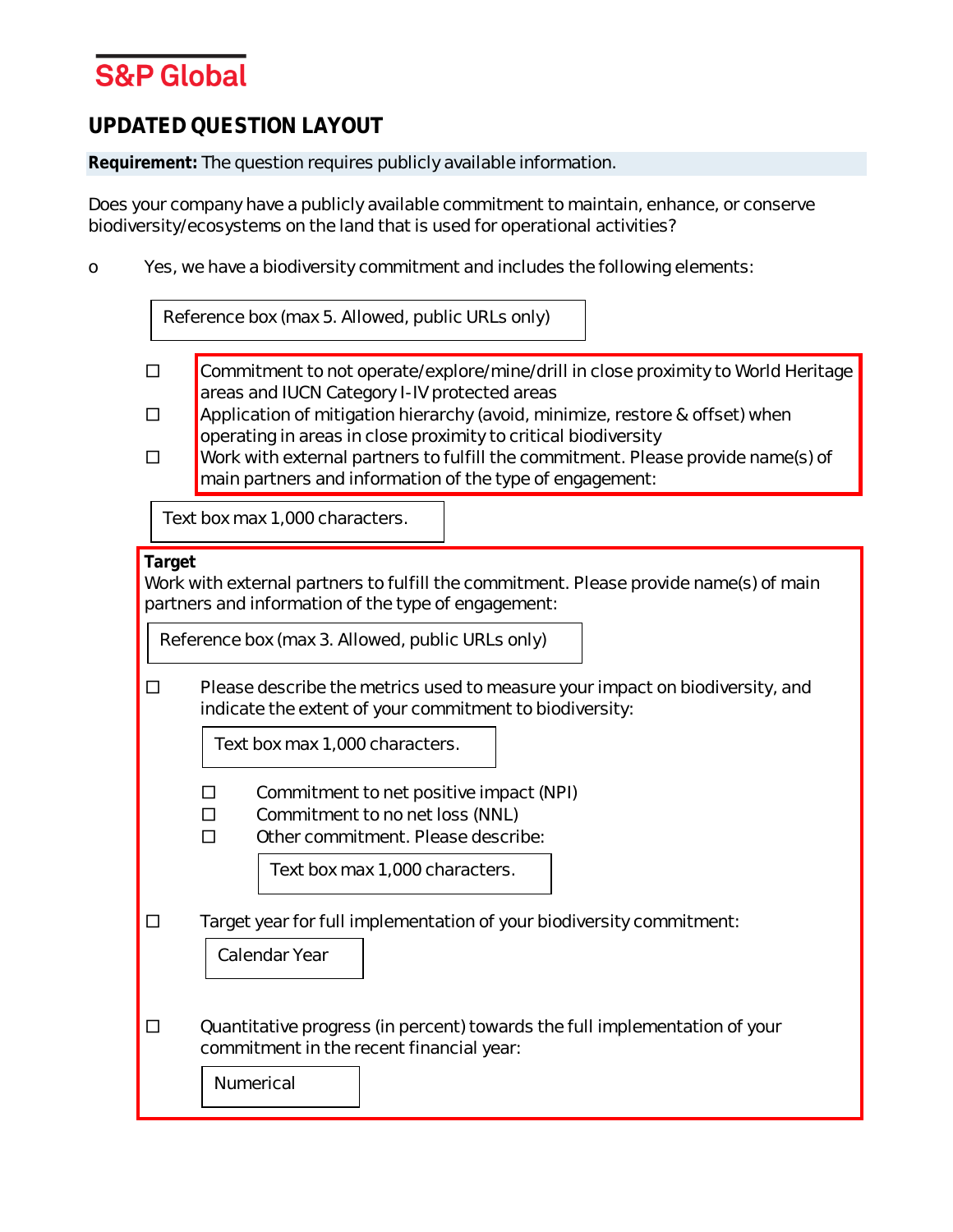

**Scope of commitment**

Please indicate the scope of your commitment:

Reference box (max 3. Allowed, public URLs only)

□ Requirement of own operations

□ Requirement of tier-1 suppliers

□ Requirement of non tier-1 suppliers

- No, we don't have a commitment to biodiversity o
- o Not applicable. Please provide explanations in the comment box below.
- o Not known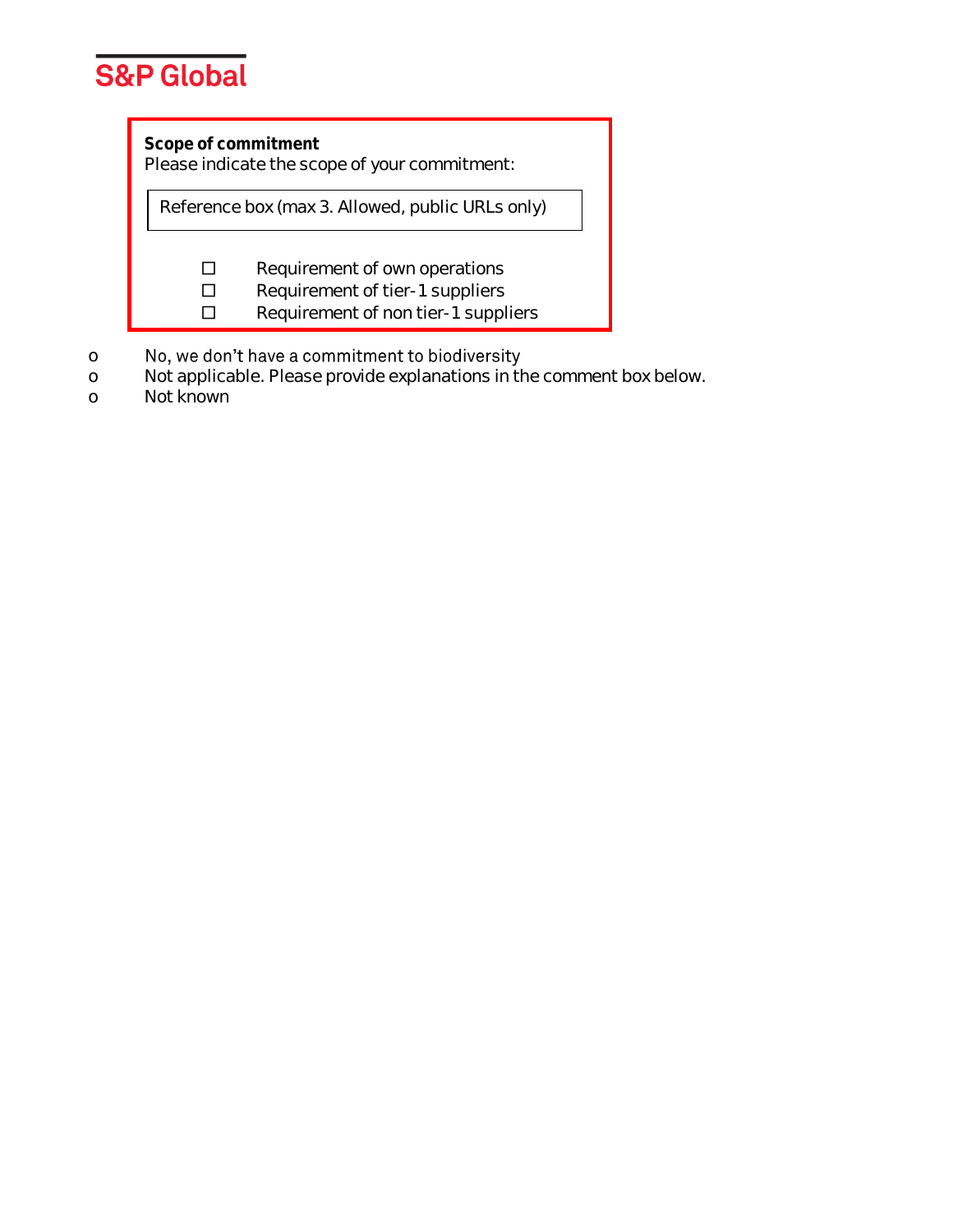# <span id="page-13-0"></span>**3. Updated Question<sup>2</sup>**

#### **Question: Biodiversity Exposure & Assessment**

#### **INDUSTRIES IMPACTED:**

ALU Aluminum BVG Beverages COL Coal & Consumable Fuels COM Construction Materials ELC Electric Utilities FDR Food & Staples Retailing FOA Food Products

FRP Paper & Forest Products

**QUESTION RATIONALE**

The purpose of this question is to assess whether companies conduct periodic assessments to know which of their sites contain globally or nationally important biodiversity and if so, the extent to which management plans are in place.

GAS Gas Utilities HOM Homebuilding MNX Metals & Mining

REA Real Estate

STL Steel TOB Tobacco

MUX Multi and Water Utilities

OGX Oil & Gas Upstream & Integrated

### **KEY DEFINITIONS**

**Operational activities** may include production, extraction, plantation, or development activities

**Biodiversity impact assessments** can be defined as an evaluation exercise that involves identifying, measuring, quantifying, valuing the impacts on biodiversity of sites used for operational activities and/or land in close proximity to these sites.

Measures at the level of species or populations are directed towards the attainment of an index of the number of species and their relative abundances within a given landscape (e.g. Mean Species Abundance).

**Critical biodiversity** may contain globally or nationally important biodiversity such as

- Species classified as Critically Endangered, Endangered, or Vulnerable on the IUCN Red List, endemic species.
- Internationally recognized areas: World Heritage sites, Ramsar Wetlands, UNESCO MAB.
- Important biodiversity areas: Important Bird Areas, key biodiversity areas, AZE sites, Endemic Bird Areas, important plant areas.

Nationally important biodiversity can include legally protected areas, habitats, and species

**Proximity** refers to sites which either contain or are adjacent to critical biodiversity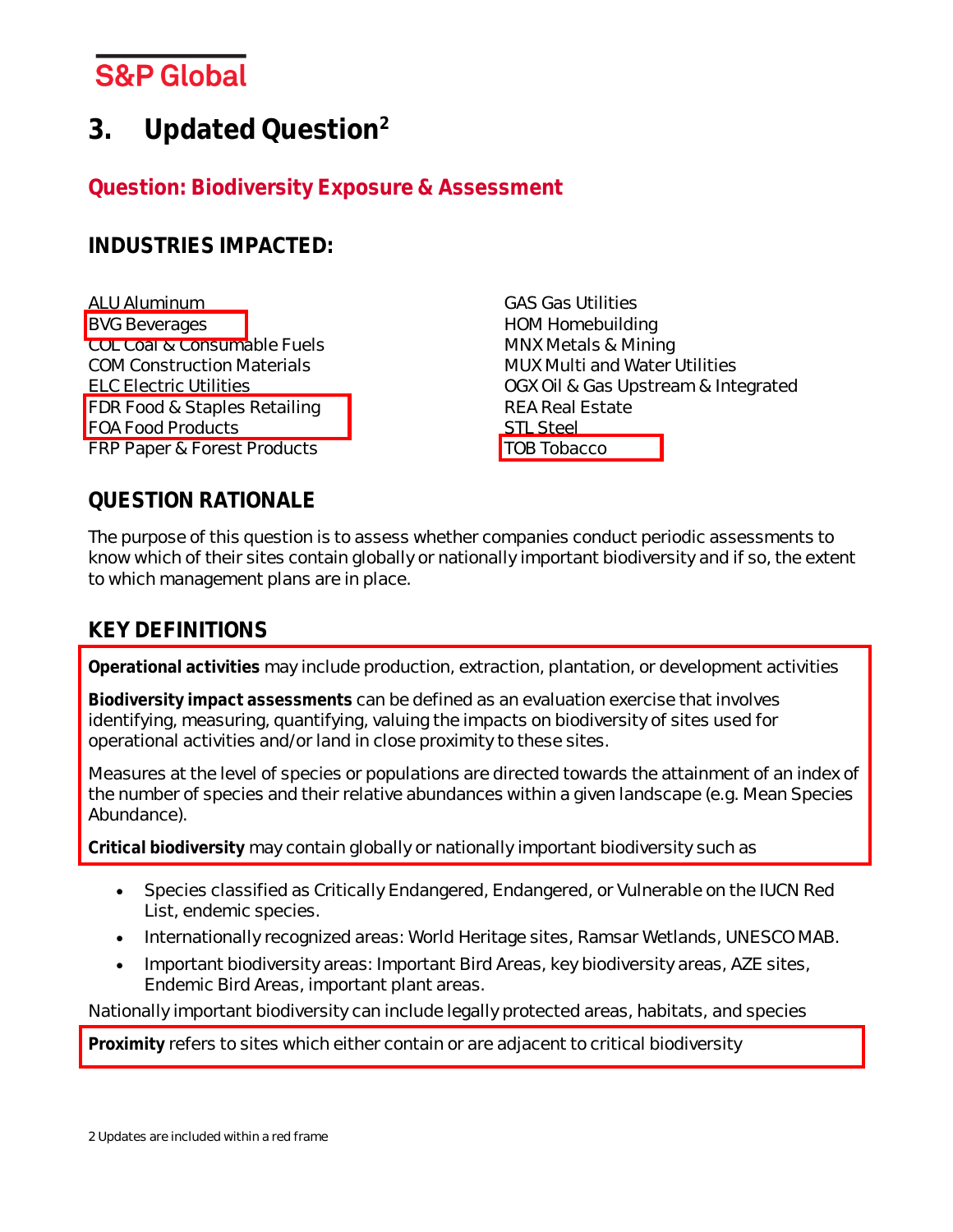**Biodiversity Management Plans** are programs addressing threatened species and habitats and are designed to protect and restore biological systems.

### **DATA REQUIREMENTS**

Each column must be completed

**a) Overall**

- The number of sites should include only those sites linked to operational activities such as the following: production, extraction, forestry plantations, or development.
- Company offices and premises should not be included in the count.

#### **b) Assessment**

- In this question, we are looking for assessments that are periodically conducted and can be an initial baseline or periodic re-assessment.
- The total land area of sites assessed may include land assessed which is in close proximity to operational sites, and sites that are no longer used for operational activities. Sites which since have been sold may be excluded.
- **Data entered in row b) Assessment may be greater than row a) Overall**

#### **c) Exposure**

• **Data entered in row c) Exposure should not be greater than row b) Assessment**

#### **d) Management Plans**

- Sites used for operational activities may only be partially be covered by biodiversity management plans. Please only indicate the land area which is covered by such a management plan.
- **Data entered in row d) Management plans should not be greater than row c) Exposure**

### **INDUSTRY-SPECIFIC GUIDANCE**

Utilities (ELC, GAS, MUW):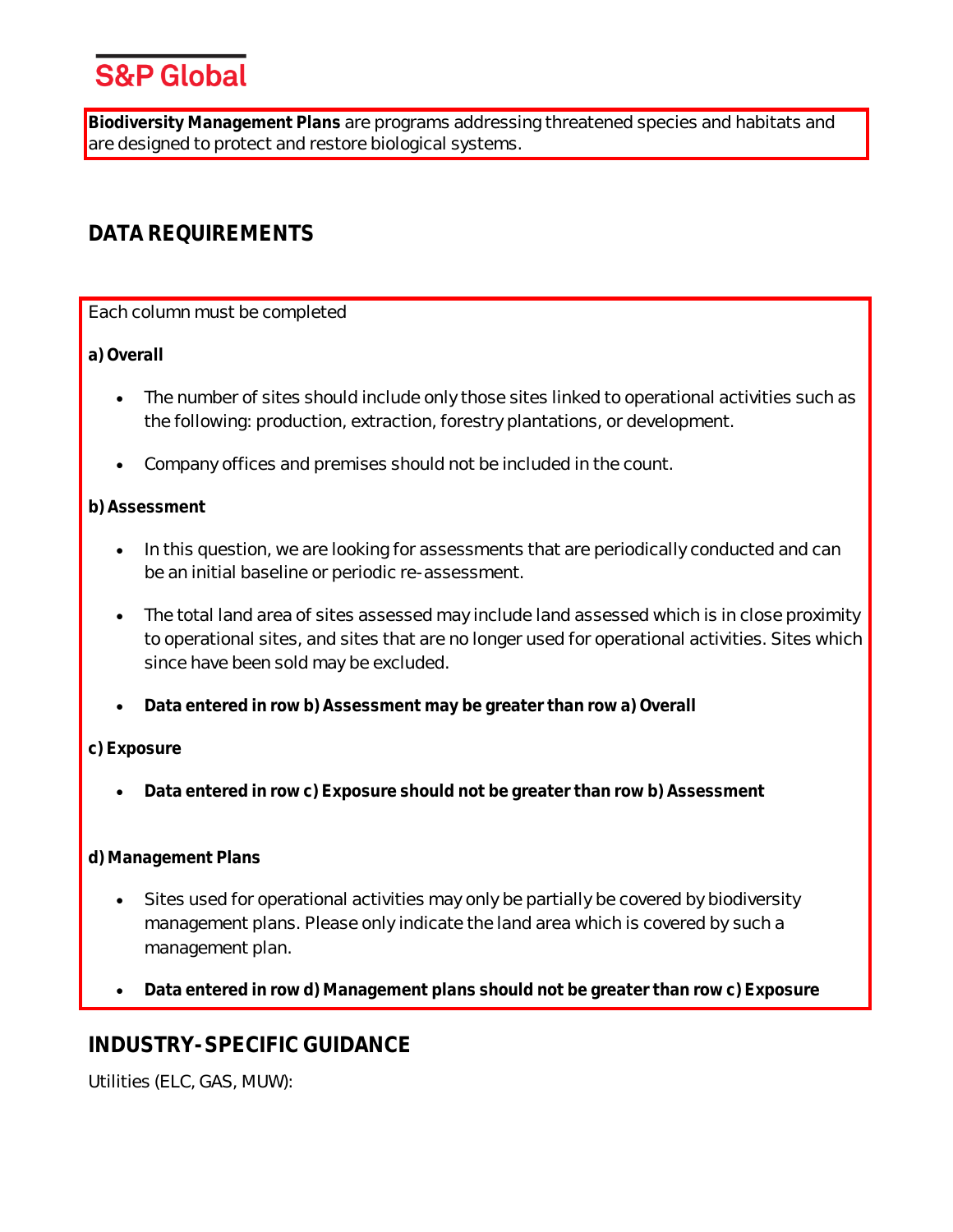

- Utilities that have no power generation or transmission business or are only in electricity/gas distribution should mark NAP.
- MUW industry: Pure water utilities should mark NAP
- Areas flooded for hydropower generation can only be excluded from the count if the artificial water body exists already for more than 10 years.
- Transmission lines or gas pipelines should not be counted as "sites" but should be included in the "hectares" column (please use an appropriate geometrical projection - e.g. length of line x width of line).

Real Estate (REA) and Homebuilding (HOM):

• We are looking for the number of properties in your portfolio or ongoing projects currently in development

#### **REFERENCES**

**GRI Standard 304:** Biodiversity is relevant to this question.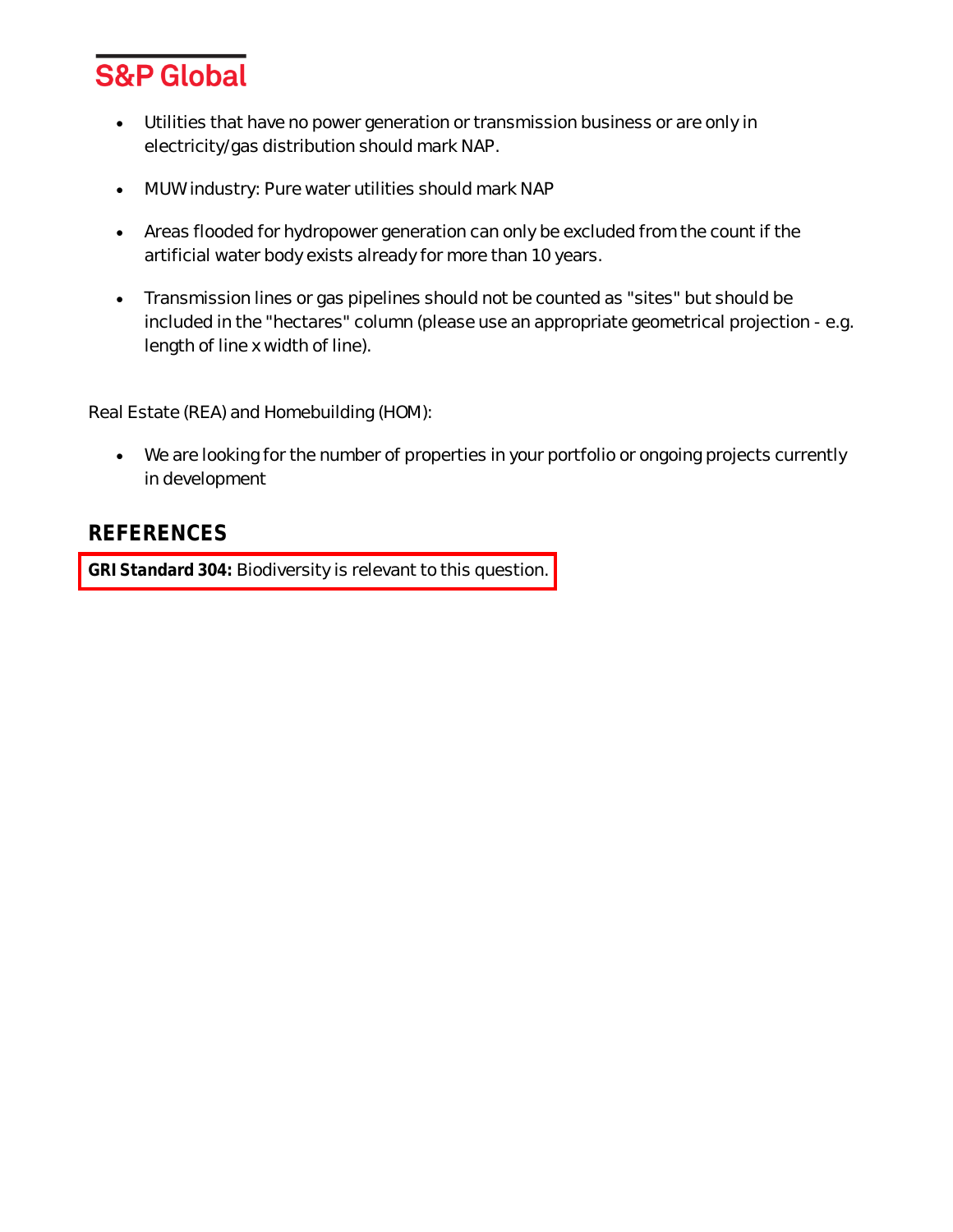#### **UPDATED QUESTION LAYOUT**

**Notice:** Additional credit will be granted for relevant public information

In the past five years, has your company assessed its sites to determine what level of biodiversity importance exists on the land that is used for operational activities and what potential impacts your operations may have on that biodiversity?

o Yes, we have assessed our sites for biodiversity importance.

Please complete the table below and provide supporting documents for each row. Please ensure that each column is completed and that you review the data requirement section (See Additional information and question guidance).

|                                                                                                                                                                                             | Number of Sites | Land area<br>(Hectares) | Supporting evidence            |
|---------------------------------------------------------------------------------------------------------------------------------------------------------------------------------------------|-----------------|-------------------------|--------------------------------|
| a) Overall<br>What is the total number of<br>sites and the total land area<br>used for operational activities?                                                                              | numerical       | numerical               | Reference box (max 3. allowed) |
| b) Assessment<br>Have you conducted<br>biodiversity impact<br>assessments for sites used<br>for operational activities in<br>the past five years?                                           | numerical       | numerical               | Reference box (max 3. allowed) |
| c) Exposure<br>Of the sites assessed in the<br>past five years, how many<br>sites are in close proximity to<br>critical biodiversity, and what<br>is the total land area of these<br>sites? | numerical       | numerical               | Reference box (max 3. allowed) |
| d) Management plans<br>Of those sites in close<br>proximity to critical                                                                                                                     | numerical       | numerical               | Reference box (max 3. allowed) |
| DIODIVERSITY, NOW MIZINY SITES                                                                                                                                                              |                 |                         |                                |
| <b>Have a biodiversity</b><br>management plan, and what is<br>the land area covered by these<br>biodiversity management<br>plans?                                                           |                 |                         |                                |

o No, we have not conducted any assessments in the past five years

o Not applicable. Please provide explanations in the comment box below

o Not known